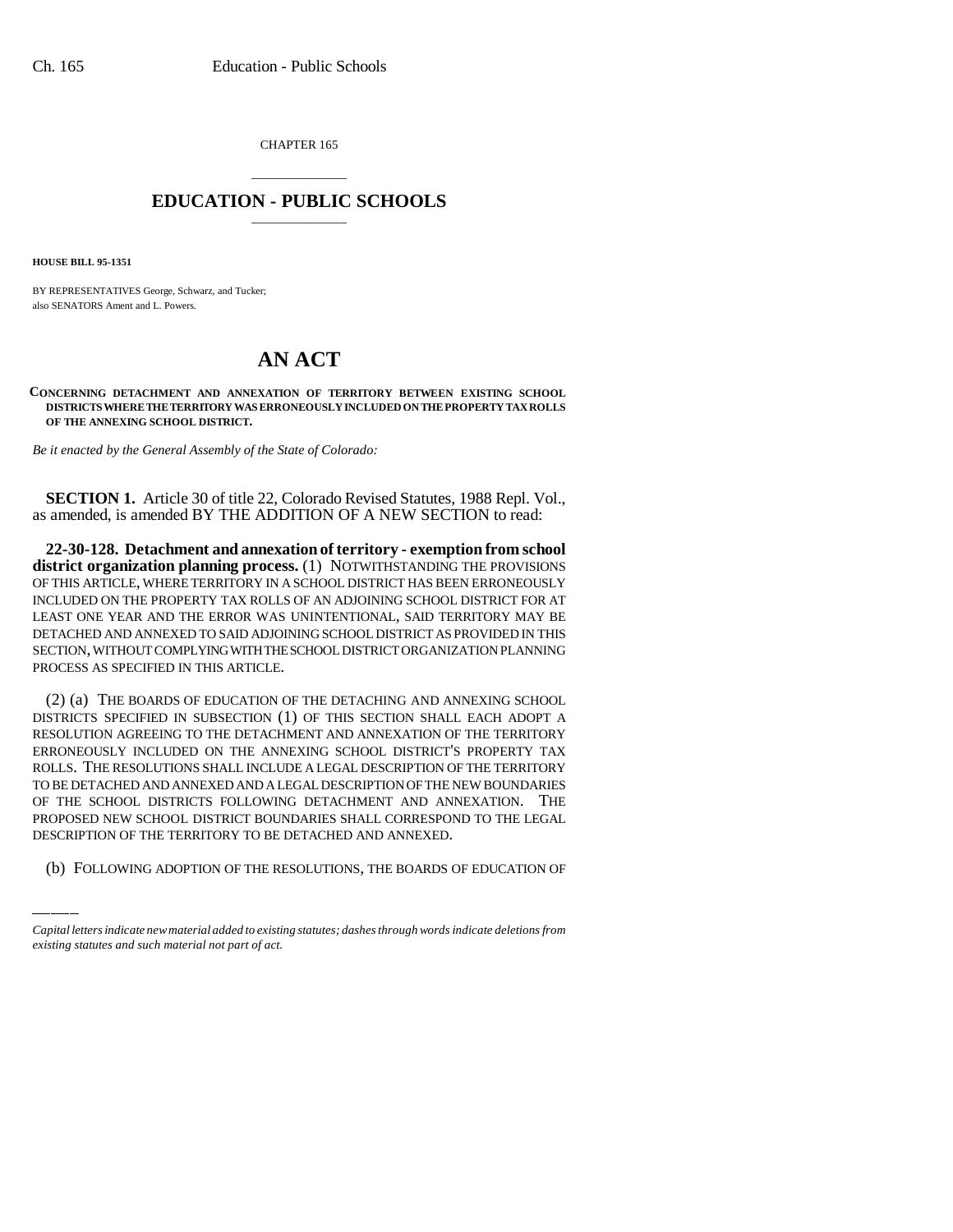THE SCHOOL DISTRICTS SHALL SUBMIT TO THE COMMISSIONER A CERTIFIED COPY OF THEIR RESPECTIVE RESOLUTIONS AND A MAP OF THE DETACHING AND ANNEXING SCHOOL DISTRICTS AFTER THE PROPOSED DETACHMENT AND ANNEXATION OF TERRITORY. THE COMMISSIONER SHALL APPROVE THE RESOLUTIONS IF THE COMMISSIONER OR HIS OR HER DESIGNEE DETERMINES THAT THEY COMPLY WITH THE PROVISIONS OF THIS SECTION.

(3) (a) AFTER APPROVAL OF THE RESOLUTIONS BY THE COMMISSIONER, EXCEPT AS OTHERWISE PROVIDED IN SUBSECTION (4) OF THIS SECTION, THE BOARD OF EDUCATION OF THE DETACHING SCHOOL DISTRICT SHALL CALL FOR AND ESTABLISH THE DATE OF A SPECIAL SCHOOL ORGANIZATION ELECTION WHEREIN THE ELIGIBLE ELECTORS WHO RESIDE WITHIN THE TERRITORY PROPOSED TO BE DETACHED AND ANNEXED SHALL VOTE UPON THE DETACHMENT AND ANNEXATION. THE BOARD OF EDUCATION OF THE DETACHING SCHOOL DISTRICT SHALL NAME A DESIGNATED ELECTION OFFICIAL WHO SHALL BE RESPONSIBLE FOR CONDUCTING THE ELECTION.

(b) IF A SPECIAL SCHOOL ORGANIZATION ELECTION IS HELD PURSUANT TO PARAGRAPH (a) OF THIS SUBSECTION (3) AND THERE IS NO SUITABLE POLLING PLACE WITHIN THE TERRITORY TO BE DETACHED AND ANNEXED, THE BOARD OF EDUCATION OF THE DETACHING SCHOOL DISTRICT SHALL DESIGNATE ONE OR MORE POLLING PLACES BEYOND THE LIMITS OF SAID TERRITORY.

(c) IF A MAJORITY OF THE ELIGIBLE ELECTORS VOTING AT THE SPECIAL SCHOOL ORGANIZATION ELECTION HELD PURSUANT TO PARAGRAPH (a) OF THIS SUBSECTION (3) VOTE IN FAVOR OF THE DETACHMENT AND ANNEXATION, OR IF NO ELIGIBLE ELECTORS VOTE IN THE ELECTION, THE TERRITORY SHALL BE DETACHED AND ANNEXED UPON THE THIRTIETH DAY AFTER THE DATE OF THE ELECTION; EXCEPT THAT, IF THE DETACHING AND ANNEXING SCHOOL DISTRICTS AND THE COUNTY ASSESSOR HAVE LOCATED THE TERRITORY IN THE ANNEXING SCHOOL DISTRICT FOR LONGER THAN ONE TAX YEAR SINCE THE FILING OF THE PLAT FOR A SUBDIVISION LOCATED WITHIN THE TERRITORY, THE DETACHMENT AND ANNEXATION SHALL BE EFFECTIVE AS OF THE DATE THAT THE APPROVED SUBDIVISION PLAT WAS ACCEPTED FOR RECORDATION AND FILED IN THE COUNTY IN WHICH THE TERRITORY IS LOCATED.

(4) (a) NOTWITHSTANDING THE PROVISIONS OF SUBSECTION (3) OF THIS SECTION, THE DETACHING SCHOOL DISTRICT NEED NOT CALL A SPECIAL SCHOOL ORGANIZATION ELECTION IF THE BOARD OF EDUCATION OF THE DETACHING SCHOOL DISTRICT SUBMITS THE RESOLUTIONS REQUIRED IN PARAGRAPH (a) OF SUBSECTION (2) OF THIS SECTION AND CERTIFIES TO THE COMMISSIONER THAT:

(I) TEN OR FEWER ELIGIBLE ELECTORS RESIDE WITHIN THE TERRITORY TO BE DETACHED AND ANNEXED AND THAT EACH OF THESE ELIGIBLE ELECTORS HAS SUBMITTED TO THE BOARD OF EDUCATION OF THE DETACHING SCHOOL DISTRICT A NOTARIZED STATEMENT OF CONSENT TO THE PROPOSED DETACHMENT AND ANNEXATION; OR

(II) NO ELIGIBLE ELECTORS RESIDE WITHIN THE TERRITORY PROPOSED TO BE DETACHED.

(b) IF NO ELECTION IS HELD AS PROVIDED IN PARAGRAPH (a) OF THIS SUBSECTION (4), THE PROPOSED DETACHMENT AND ANNEXATION OF TERRITORY SHALL TAKE